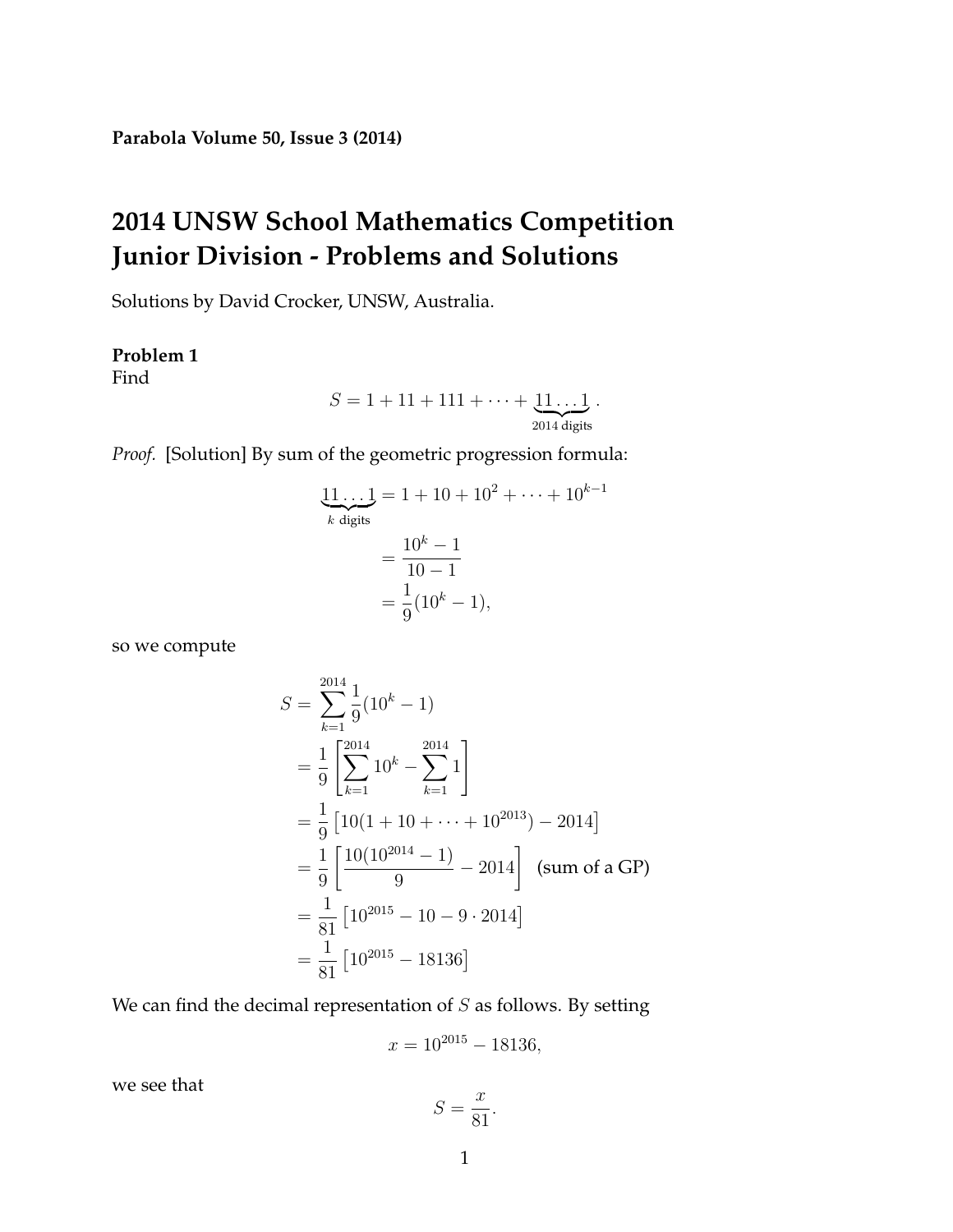On the other hand, writing out  $x$  in base 10 we find,

$$
x = \underbrace{99\ldots9}_{2010 \text{ digits}} \, \bigg| \, 81864.
$$

Hence,

$$
\frac{x}{9} = \underbrace{11\ldots1}_{2010 \text{ digits}} \Big| 09096.
$$

We now divide by 9 again. Since

$$
\underbrace{11\ldots1}_{9 \text{ digits}} = 9 \times (012345679)
$$

then extracting groups of 9 1s in  $x/9$ , and dividing by 9 and as

 $2010 = 9 \times 223 + 3$ 

then  $S = x/81$  in base 10 consists of 223 groups of 012345679 followed by

 $11109096 \div 9 = 01234344.$ 

Hence,

$$
S = \underbrace{(012345679)(012345679)\cdots(012345679)}_{223 \text{ times}} \Big| 01234344
$$

$$
= \underbrace{(123456790)(123456790)\cdots(123456790)}_{223 \text{ times}} \Big| 1234344.
$$

 $\Box$ 

### **Problem 2**

Let  $a_1, a_2, \ldots, a_n$  be real numbers such that  $a_1 + \cdots + a_n = 1$ . Prove that

$$
a_1^2 + \dots + a_n^2 \ge \frac{1}{n}.
$$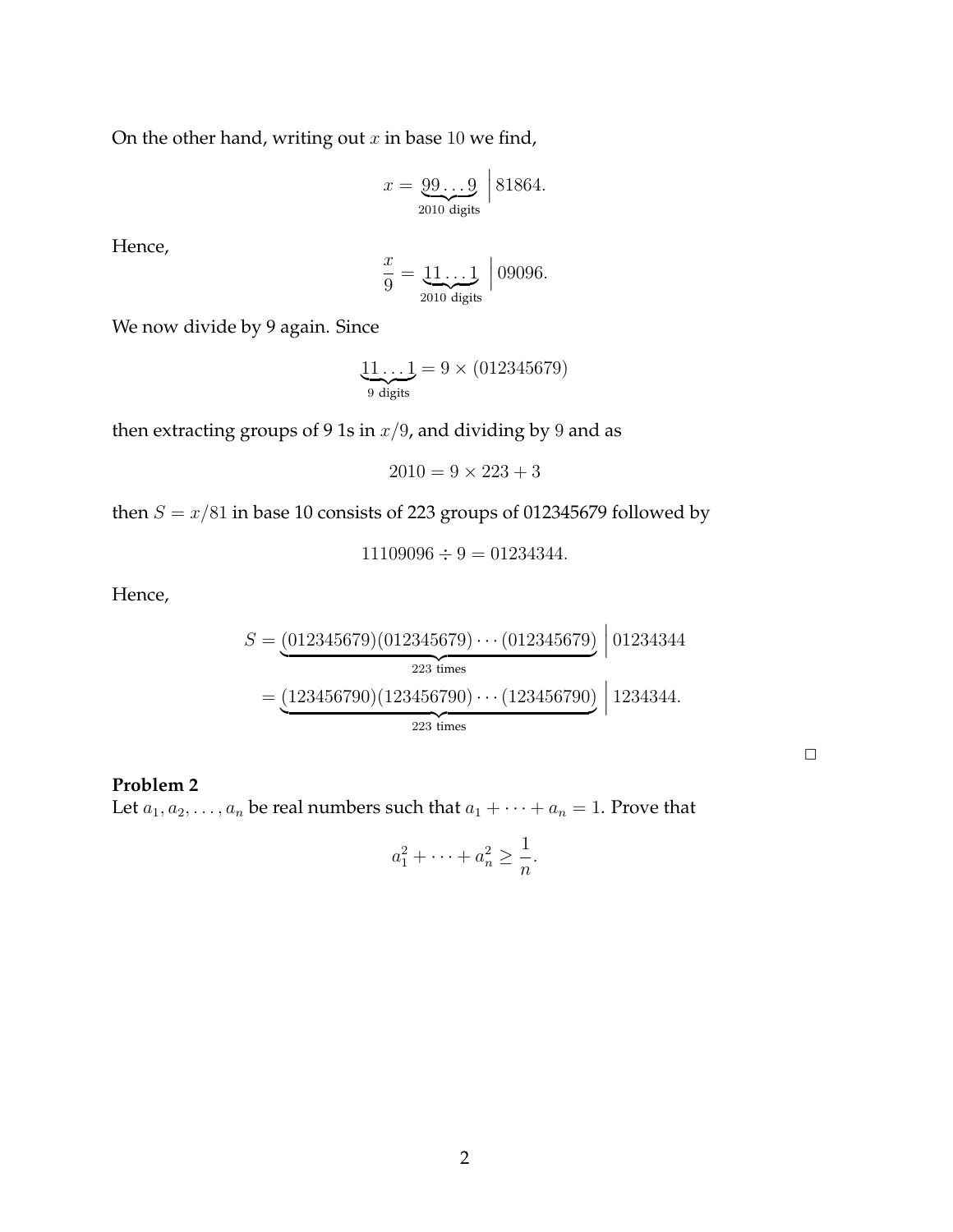*Proof.* [Solution 1] A possible solution can be

$$
0 \leq \sum_{i=1}^{n} \left( a_i - \frac{1}{n} \right)^2
$$
  
= 
$$
\sum_{i=1}^{n} \left( a_i^2 - \frac{2a_i}{n} + \frac{1}{n^2} \right)
$$
  
= 
$$
\sum_{i=1}^{n} a_i^2 - \frac{2}{n} \sum_{i=1}^{n} a_i + \frac{1}{n^2} \sum_{i=1}^{n} 1
$$
  
= 
$$
\sum_{i=1}^{n} a_i^2 - \frac{2}{n} \cdot 1 + \frac{1}{n^2} \cdot n
$$
  
= 
$$
\sum_{i=1}^{n} a_i^2 - \frac{2}{n} + \frac{1}{n}
$$
  
= 
$$
\sum_{i=1}^{n} a_i^2 - \frac{1}{n}.
$$

Hence,

$$
\frac{1}{n} \le \sum_{i=1}^n a_i^2.
$$

 $\Box$ 

*Proof.* [Solution 2] A similar solution is to shift

$$
a_i = \frac{1}{n} + x_i \text{ for } 1 \le i \le n
$$

and then compute

$$
1 = \sum_{i=1}^{n} a_i
$$
  
=  $\sum_{i=1}^{n} \frac{1}{n} + \sum_{i=1}^{n} x_i$   
=  $\frac{1}{n} \cdot n + \sum_{i=1}^{n} x_i$   
=  $1 + \sum_{i=1}^{n} x_i$ 

so

 $x_i = 0.$ 

 $\sum_{i=1}^n$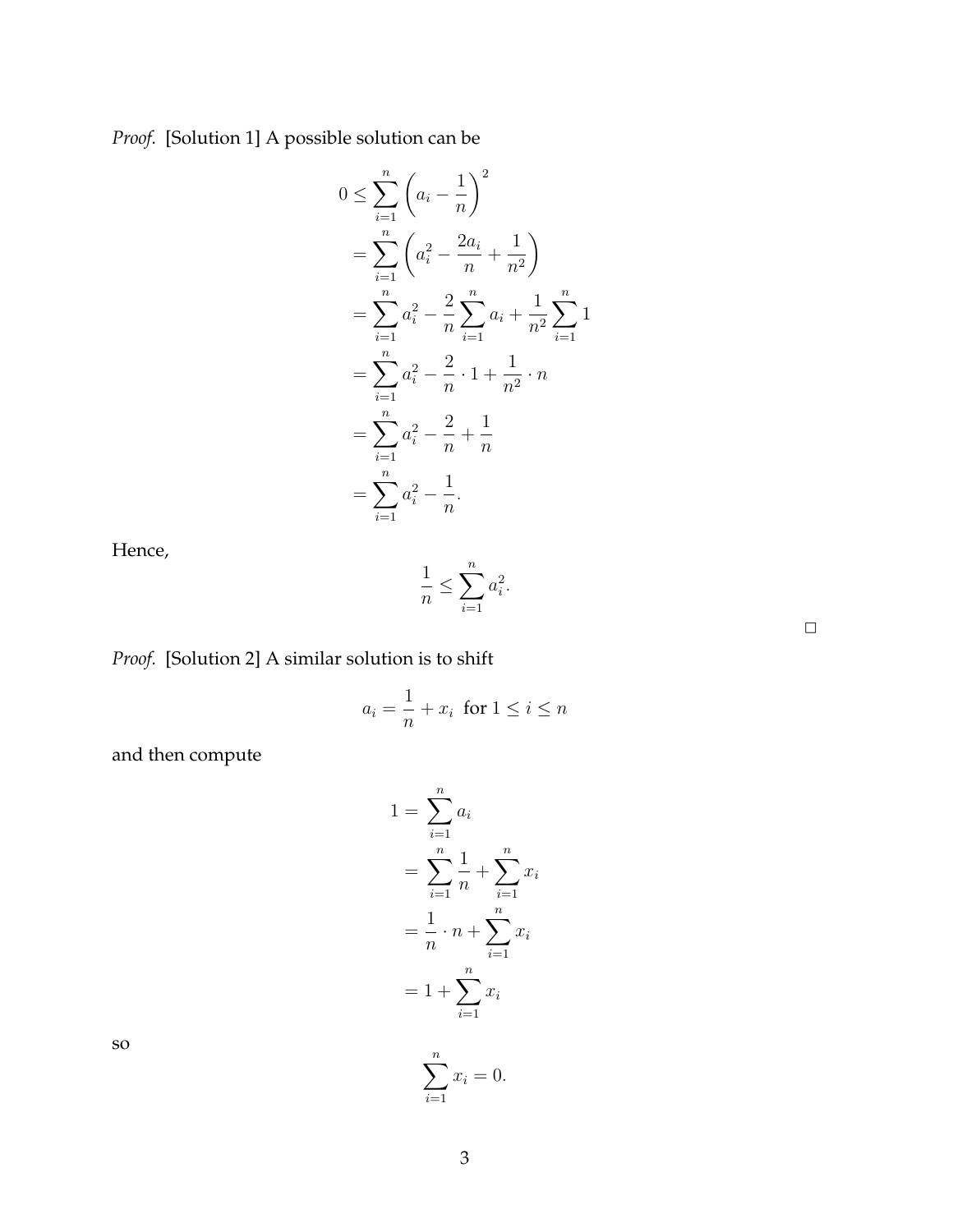Hence,

$$
\sum_{i=1}^{n} a_i^2 = \sum_{i=1}^{n} \left(\frac{1}{n} + x_i\right)^2
$$
  
= 
$$
\sum_{i=1}^{n} \left(\frac{1}{n^2} + \frac{2x_i}{n} + x_i^2\right)
$$
  
= 
$$
\left(\sum_{i=1}^{n} \frac{1}{n^2}\right) + \frac{2}{n} \left(\sum_{i=1}^{n} x_i\right) + \left(\sum_{i=1}^{n} x_i^2\right)
$$
  
= 
$$
n \cdot \frac{1}{n^2} + \frac{2}{n} \cdot 0 + \left(\sum_{i=1}^{n} x_i^2\right)
$$
  
= 
$$
\frac{1}{n} + \left(\sum_{i=1}^{n} x_i^2\right)
$$
  

$$
\geq \frac{1}{n}.
$$

| ____ |  |
|------|--|

*Proof.* [Solution 3] Recall the Cauchy-Schwartz inequality:

$$
\vec{a} \cdot \vec{b} \le ||\vec{a}|| \, ||\vec{b}||,
$$

where

$$
\vec{a}=(a_1,a_2,\ldots,a_n) \text{ and } \vec{b}=\left(\frac{1}{n},\frac{1}{n},\ldots,\frac{1}{n}\right).
$$

Hence,

$$
\frac{1}{n} = \frac{a_1 + a_2 + \dots + a_n}{n}
$$

$$
= \vec{a} \cdot \vec{b}
$$

$$
\leq ||\vec{a}|| ||\vec{b}||
$$

$$
= \sqrt{\sum_{i=1}^n a_i^2} \sqrt{\sum_{i=1}^n \frac{1}{n^2}}
$$

$$
= \sqrt{\frac{1}{n} \sum_{i=1}^n a_i^2}
$$

from which the result follows.  $\Box$ 

# **Problem 3**

Find all possible decimal digits you can use to fill places marked with an asterisk ∗, so that the following identity holds

$$
*00***=(***)^2.
$$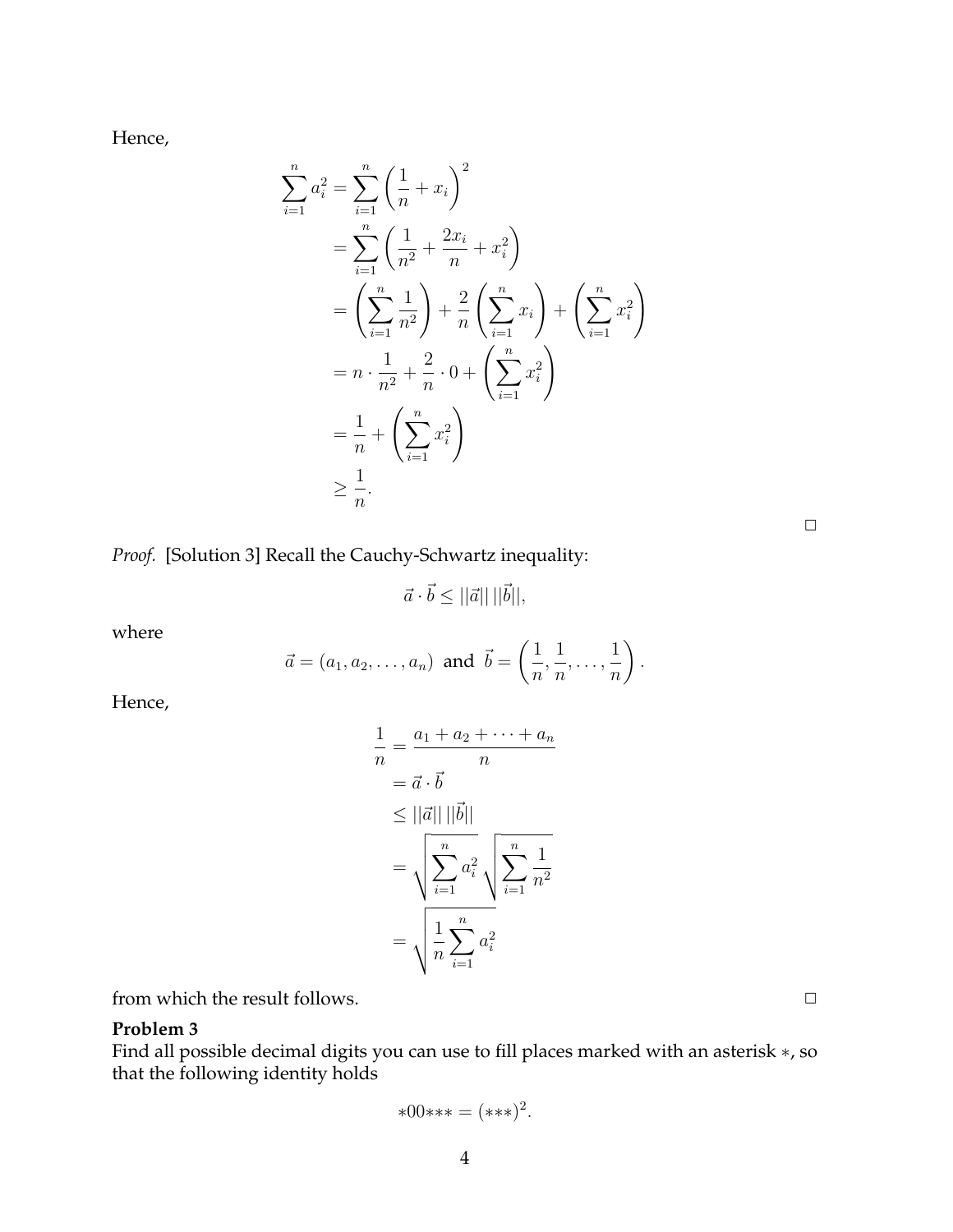*Proof.* [Solution] We want integers x with

$$
100 \le x \le 999
$$

such that for some integer  $a, 1 \le a \le 9$ ,

$$
100000a \le x^2 < 100000a + 1000
$$
\ni.e. 
$$
100\sqrt{10a} \le x < 10\sqrt{1000a + 10}.
$$

Rounding to 1 decimal place, a calculator gives the following results with the 7 solutions to  $x$  and  $x^2$  in the last two columns:

| $\overline{a}$ | $100\sqrt{10}a$ | $10\sqrt{1000a+10}$ | $\mathcal{X}$ | $x^2$  |
|----------------|-----------------|---------------------|---------------|--------|
| 1              | 316.2           | 317.8               | 317           | 100489 |
| $\overline{2}$ | 447.2           | 448.3               | 448           | 200704 |
| 3              | 547.7           | 548.6               | 548           | 300304 |
| $\overline{4}$ | 632.4           | 633.2               | 633           | 400689 |
| 5              | 707.1           | 707.8               |               |        |
| 6              | 774.5           | 775.2               | 775           | 600625 |
| 7              | 836.6           | 837.2               | 837           | 700569 |
| 8              | 894.4           | 894.9               |               |        |
| 9              | 948.6           | 949.2               | 949           | 900601 |

### **Problem 4**

Five speakers A, B, C, D and E take part in a conference. Find the total number of ways to organise the programme so that

 $\Box$ 

- a) A speaks immediately before B;
- b) B does not speak before A.

*Proof.* [Solution] For a)

No. = 4

\n
$$
\begin{array}{ccc}\n\downarrow & \downarrow & \downarrow \\
\downarrow & \downarrow & \downarrow \\
\downarrow & \downarrow & \downarrow \\
\downarrow & \downarrow & \downarrow \\
\downarrow & \downarrow & \downarrow \\
\downarrow & \downarrow & \downarrow \\
\downarrow & \downarrow & \downarrow \\
\downarrow & \downarrow & \downarrow \\
\downarrow & \downarrow & \downarrow \\
\downarrow & \downarrow & \downarrow \\
\downarrow & \downarrow & \downarrow \\
\downarrow & \downarrow & \downarrow \\
\downarrow & \downarrow & \downarrow \\
\downarrow & \downarrow & \downarrow \\
\downarrow & \downarrow & \downarrow \\
\downarrow & \downarrow & \downarrow \\
\downarrow & \downarrow & \downarrow \\
\downarrow & \downarrow & \downarrow \\
\downarrow & \downarrow & \downarrow \\
\downarrow & \downarrow & \downarrow \\
\downarrow & \downarrow & \downarrow \\
\downarrow & \downarrow & \downarrow \\
\downarrow & \downarrow & \downarrow \\
\downarrow & \downarrow & \downarrow \\
\downarrow & \downarrow & \downarrow \\
\downarrow & \downarrow & \downarrow \\
\downarrow & \downarrow & \downarrow \\
\downarrow & \downarrow & \downarrow \\
\downarrow & \downarrow & \downarrow \\
\downarrow & \downarrow & \downarrow \\
\downarrow & \downarrow & \downarrow & \downarrow \\
\downarrow & \downarrow & \downarrow & \downarrow \\
\downarrow & \downarrow & \downarrow & \downarrow \\
\downarrow & \downarrow & \downarrow & \downarrow \\
\downarrow & \downarrow & \downarrow & \downarrow & \downarrow \\
\downarrow & \downarrow & \downarrow & \downarrow & \downarrow \\
\downarrow & \downarrow & \downarrow & \downarrow & \downarrow \\
\downarrow & \downarrow & \downarrow & \downarrow & \downarrow \\
\downarrow & \downarrow & \downarrow & \downarrow & \downarrow \\
\downarrow & \downarrow & \downarrow & \downarrow & \downarrow \\
\downarrow &
$$

$$
= 4 \times 6 = 24
$$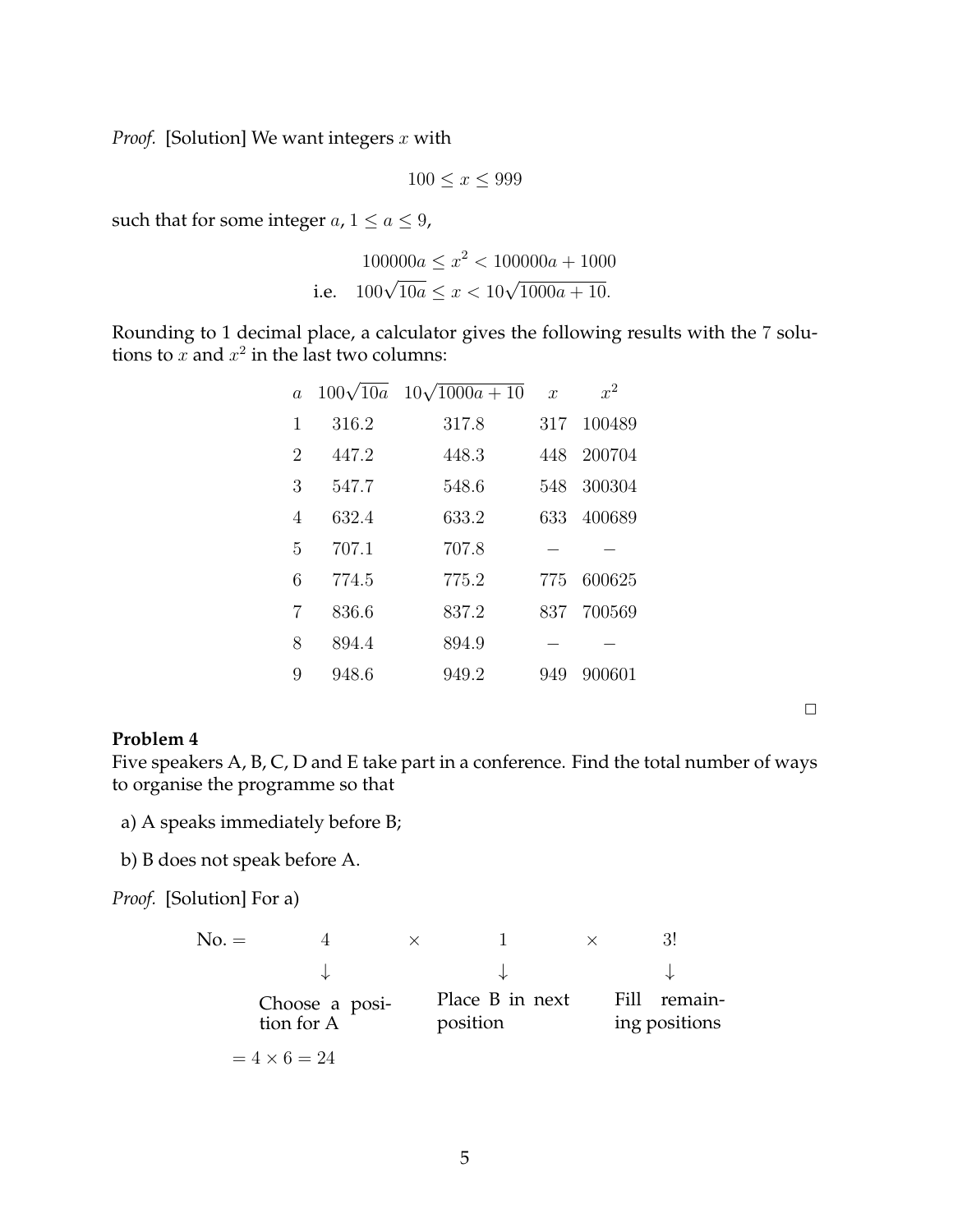For b)

No. = 
$$
\sum_{j=1}^{4}
$$
 1  $\times$   $(5-j)$   $\times$  3!  $\downarrow$  Place A in  $\downarrow$   $\downarrow$   $\downarrow$   $\downarrow$   $\downarrow$   $\downarrow$   $\downarrow$   $\downarrow$   $\downarrow$   $\downarrow$   $\downarrow$   $\downarrow$   $\downarrow$   $\downarrow$   $\downarrow$   $\downarrow$   $\downarrow$   $\downarrow$   $\downarrow$   $\downarrow$   $\downarrow$   $\downarrow$   $\downarrow$   $\downarrow$   $\downarrow$   $\downarrow$   $\downarrow$   $\downarrow$   $\downarrow$   $\downarrow$   $\downarrow$   $\downarrow$   $\downarrow$   $\downarrow$   $\downarrow$   $\downarrow$   $\downarrow$   $\downarrow$   $\downarrow$   $\downarrow$   $\downarrow$   $\downarrow$   $\downarrow$   $\downarrow$   $\downarrow$   $\downarrow$   $\downarrow$   $\downarrow$   $\downarrow$   $\downarrow$   $\downarrow$   $\downarrow$   $\downarrow$   $\downarrow$   $\downarrow$   $\downarrow$   $\downarrow$   $\downarrow$   $\downarrow$   $\downarrow$   $\downarrow$   $\downarrow$   $\downarrow$  <

## **Problem 5**

a) Prove that the radius of the inscribed circle to the triangle  $\triangle ABC$  is given by

$$
r = \frac{2S}{AB + BC + AC},
$$

 $\Box$ 

where *S* is the total area of the triangle  $\triangle ABC$ .



b) In a right-angled triangle, we draw the altitude onto the hypotenuse. This process is repeated in the two smaller right-angled triangles so formed and the process is then continued 2014 times, as shown in the diagram. A circle is inscribed in each of the resulting  $2^{2014}$  triangles. Find the total area of these circles.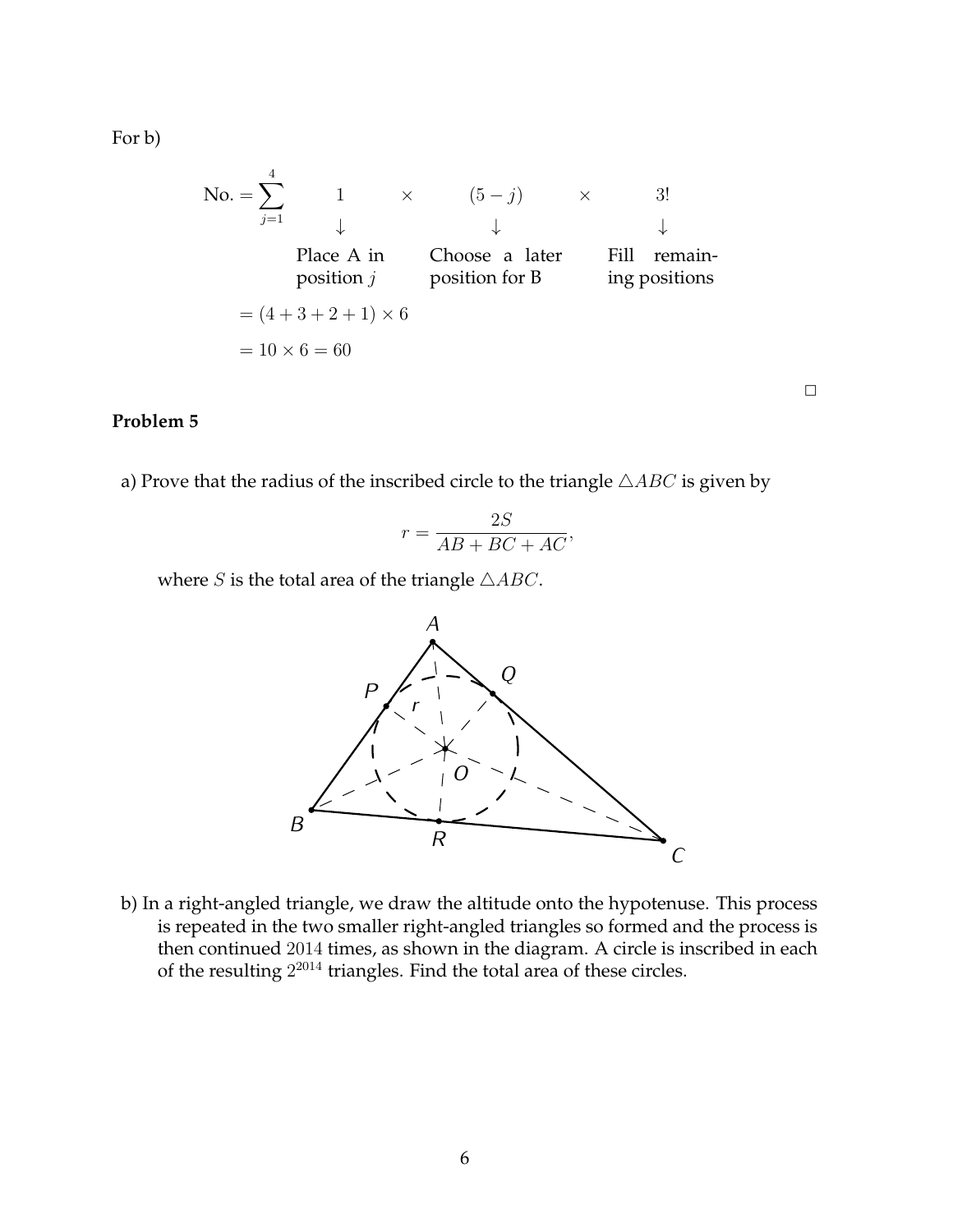

*Proof.* [Solution, part a] Let  $AB = c$ ,  $AC = b$ ,  $BC = a$  (lengths). Let the incircle to  $\triangle$  ABC meet the sides at P, Q, R as shown. Since the sides of  $\triangle$  ABC are tangent to the in-circle, then  $PO$ ,  $QO$  and  $RO$  are perpendicular to the respective sides  $AB$ ,  $AC$  and BC. Hence PO is an altitude for  $\triangle AOB$ , QO is an altitude for  $\triangle AOC$  and RO is an altitude for  $\triangle BOC$ , and these altitudes have length r, the radius of the incircle. Now  $\triangle$  ABC is partitioned into sub-triangles  $\triangle$  AOB,  $\triangle$  BOC,  $\triangle$  AOC. Hence

$$
S = \text{Area}(\triangle ABC) = \text{Area}(\triangle AOB) + \text{Area}(\triangle BOC) + \text{Area}(\triangle AOC)
$$
  
=  $\frac{1}{2}rc + \frac{1}{2}ra + \frac{1}{2}rb$   
=  $\frac{r}{2}(c + b + a).$ 

Therefore,

$$
r = \frac{2S}{a+b+c} = \frac{2S}{BC+AC+BC}.
$$

*Proof.* [Solution, part b] Let  $\triangle ABC$  be a right-angled triangle, w.l.o.g. let  $\angle ACB$  be a right angle. Let  $CQ$  be an altitude to  $\triangle ABC$ .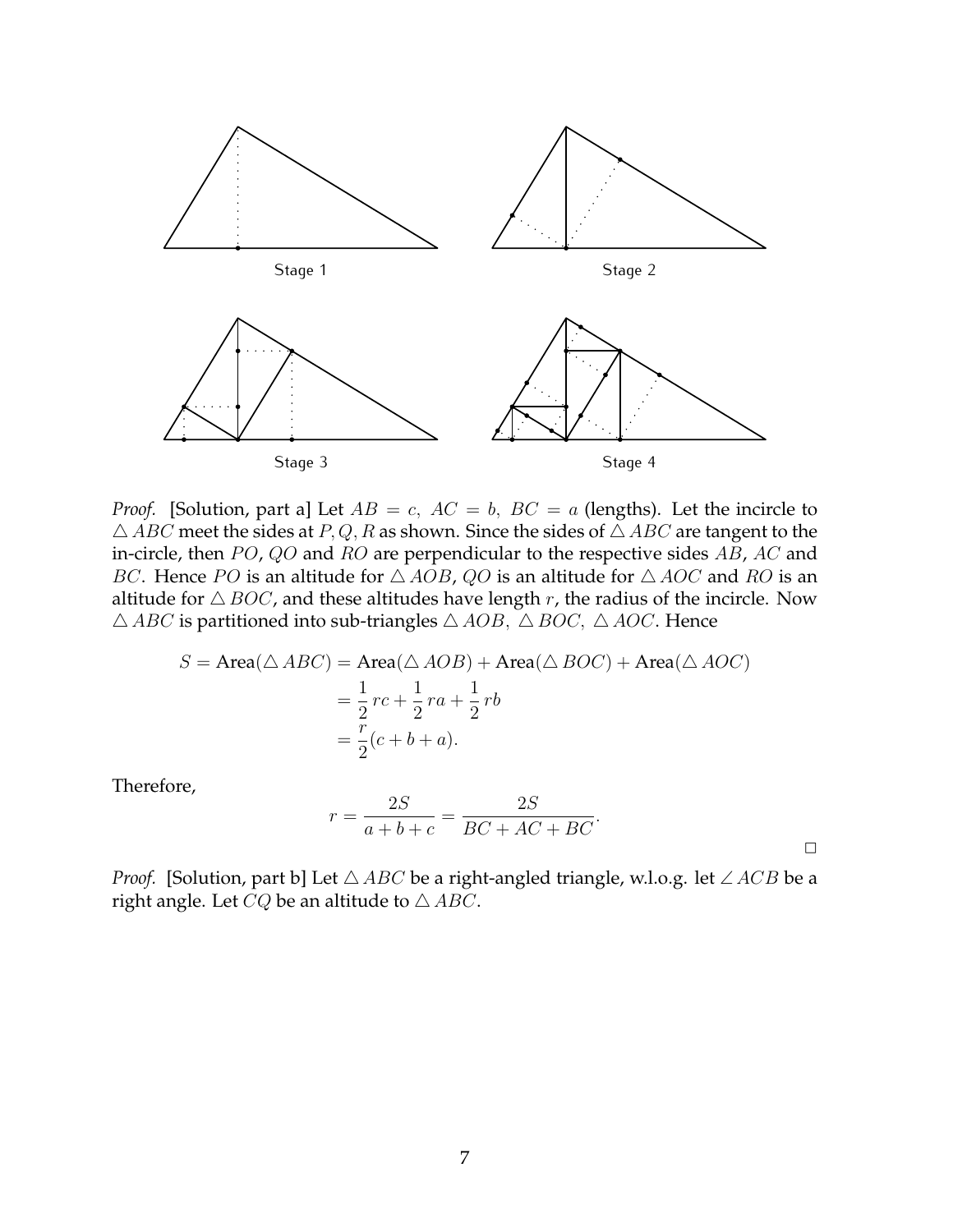

Let  $S, r, S_1, r_1$  and  $S_2, r_2$  be the area of the triangle and the radius of the inscribed circle for  $\triangle$   $ABC$  ,  $\triangle$   $BQC$  and  $\triangle$   $CQA$  respectively.

Now  $\triangle BQC \parallel \triangle BCA \parallel \triangle CQA$  (with corresponding sides in order) by "AAA" by common angles, right angles and angle sum of a triangle.

> $\overline{x}$ a = z b = a c

Since  $\triangle$  BQC |||  $\triangle$  BCA then

so

$$
x = a \cdot \frac{a}{c}, \quad z = b \cdot \frac{a}{c}
$$

and so

$$
S_1 = \frac{1}{2}xz = \frac{1}{2}ab\left(\frac{a}{c}\right)^2 = S\left(\frac{a}{c}\right)^2
$$
  
and 
$$
a + x + z = a + a\left(\frac{a}{c}\right) + b\left(\frac{a}{c}\right) = (c + a + b)\left(\frac{a}{c}\right).
$$

Therefore,

$$
r_1 = \frac{2S_1}{a+x+z} = \frac{2S\left(\frac{a}{c}\right)^2}{\left(c+b+a\right)\left(\frac{a}{c}\right)} = r\left(\frac{a}{c}\right).
$$

Similarly, as  $\triangle CQA \parallel\parallel \triangle BCA$ ,

$$
\frac{y}{b} = \frac{z}{a} = \frac{b}{c}
$$

so

$$
y = b \cdot \frac{b}{c}, \quad z = a \cdot \frac{b}{c}
$$

and so

$$
S_2 = \frac{1}{2}yz = \frac{1}{2}ba\left(\frac{b}{c}\right)^2 = S\left(\frac{b}{c}\right)^2
$$
  
and 
$$
b + z + y = b + a\left(\frac{b}{c}\right) + b\left(\frac{b}{c}\right) = (c + a + b)\left(\frac{b}{c}\right).
$$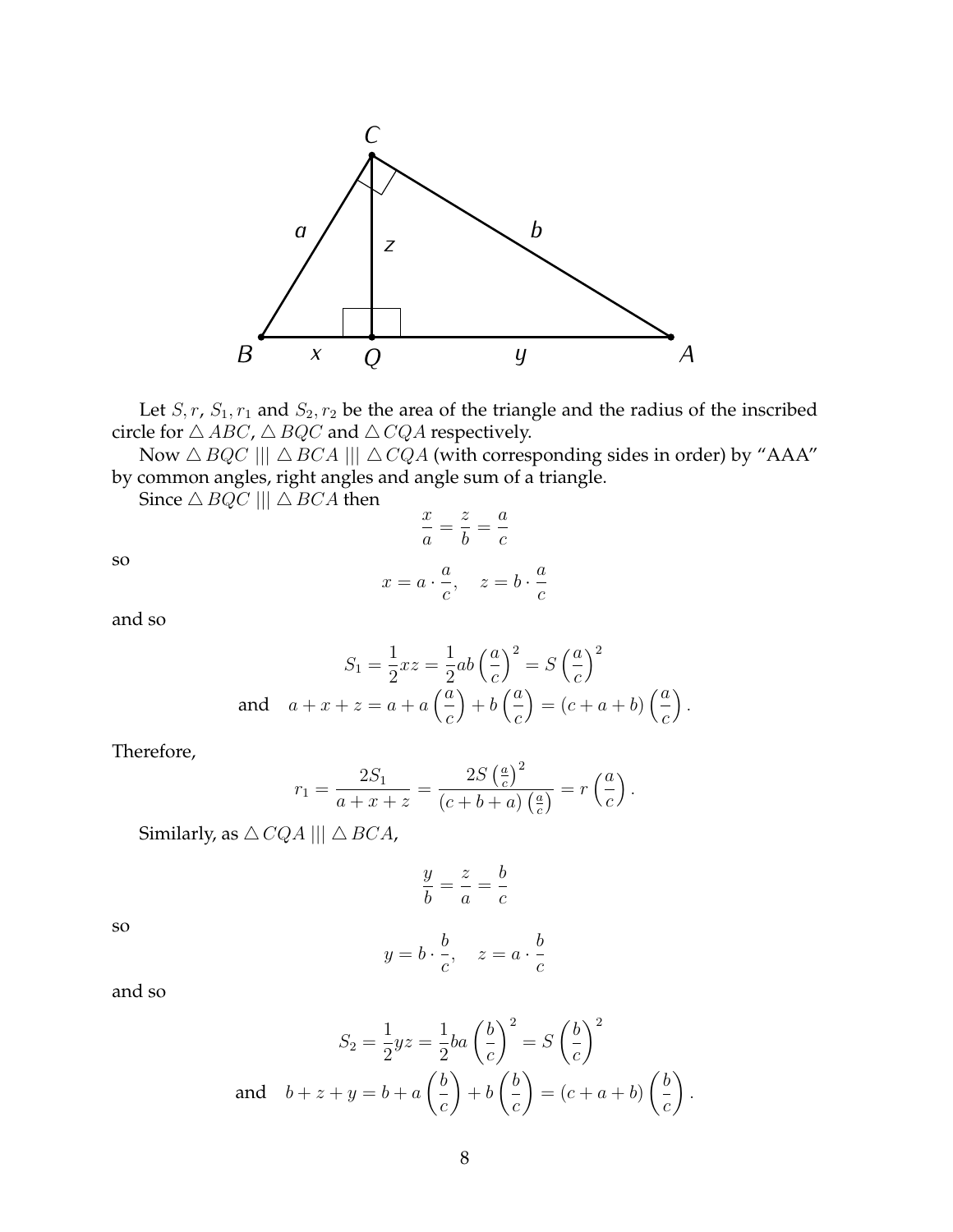Consequently,

$$
r_2 = \frac{2S_2}{b+z+y} = \frac{2S\left(\frac{b}{c}\right)^2}{(c+a+b)\left(\frac{b}{c}\right)} = r\left(\frac{b}{c}\right).
$$

Hence the sum of the areas of the inscribed circles in  $\triangle$  BCQ and  $\triangle$  ACQ is

$$
\pi r_1^2 + \pi r_2^2 = \pi r^2 \left(\frac{a}{c}\right)^2 + \pi r^2 \left(\frac{b}{c}\right)^2
$$
  
=  $\frac{\pi r^2}{c^2} (a^2 + b^2)$   
=  $\frac{\pi r^2}{c^2} \cdot c^2$  (by Pythagoras' Theorem)  
=  $\pi r^2$   
= Area of the inscribed circle for  $\triangle ABC$ 

Hence after **any number**, say n steps where, at each step, each sub right-angle triangle is subdivided into two sub rightangle triangles by an altitude, the sum of areas of the inscribed circles in the resulting  $2^n$  final rightangle triangles is equal to the area of the original inscribed triangle for the original triangle  $\triangle$  ABC, i.e.

Area = 
$$
\pi \left( \frac{2S}{a+b+c} \right)^2
$$
  
=  $\pi \left( \frac{ab}{a+b+c} \right)^2$ 

where the sides are  $a, b, c$  and  $c$  is the length of the hypotenuse.  $\Box$ 

#### **Problem 6**

Show how to cut a square of side length 1 by straight lines, so that the resulting pieces can be assembled to form a rectangle in which the ratio of sides is 3 : 1.



*Proof.* [Solution 1] Since we start with a unit square of area 1, and the desired rectangle has sides in ratio 3:1, if the sides are x and  $3x$  then

$$
1 = 3x^2 \Rightarrow x = \frac{1}{\sqrt{3}}.
$$

Go up  $\frac{1}{\sqrt{2}}$  $\frac{1}{3}$  on one side of the unit square and draw a line parallel to the other two sides of length  $\sqrt{3}$ . Complete the  $\frac{1}{\sqrt{3}}$  $\frac{1}{3} \times \sqrt{3}$  rectangle  $BGJA$  as shown in the diagram.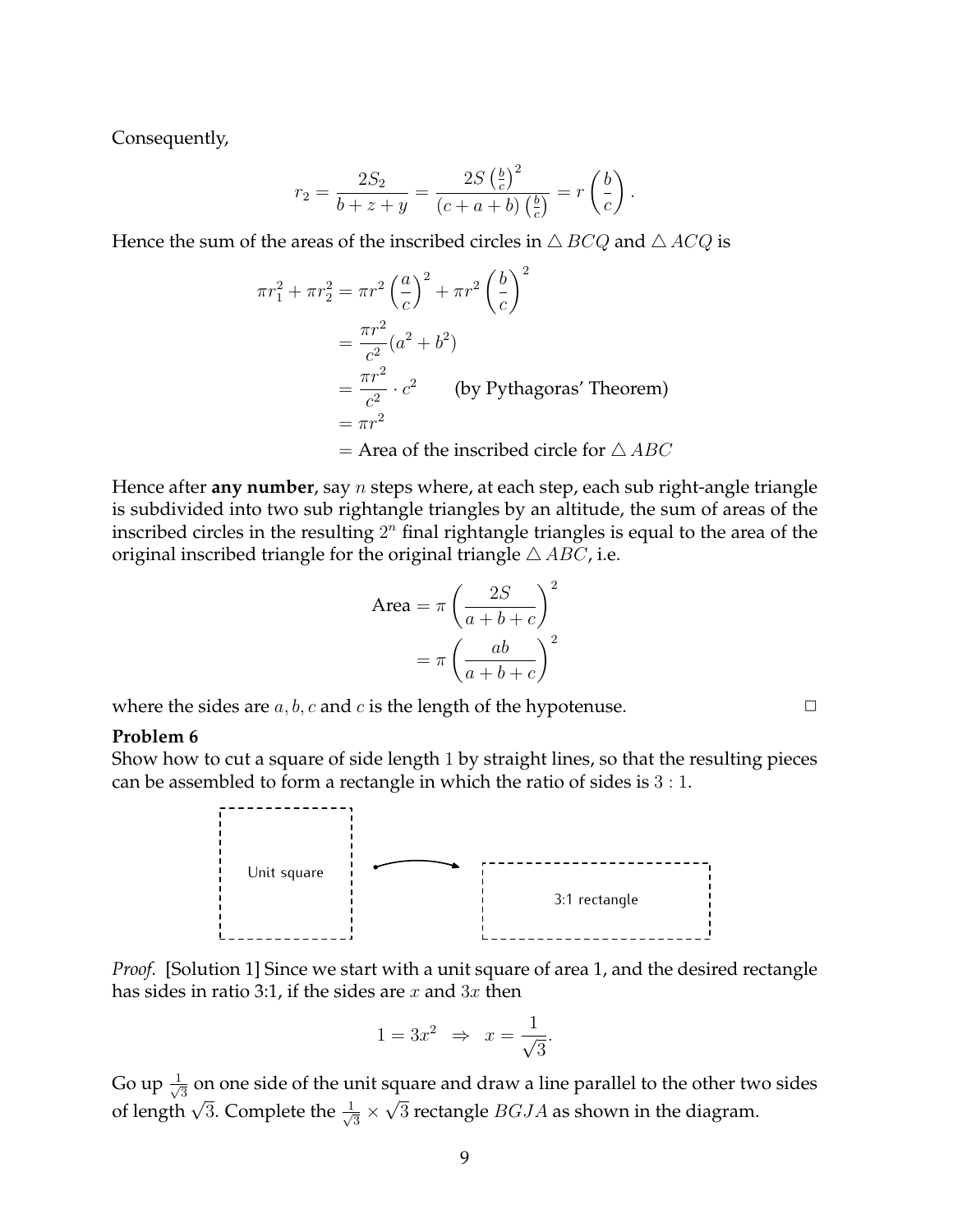

Now draw the line CJ, the longest line segment from a vertex of the unit square to a vertex of the rectangle.

We claim  $\triangle CBE \equiv \triangle HIJ$  and  $\triangle CDH \equiv \triangle EGJ$ , and hence to perform the transformation, we make two straight line cuts in the unit square along  $CH$  and  $BE$ , then slide down  $\triangle$  CDH on the line CH to the position of  $\triangle$  EGJ and move  $\triangle$  CBE to the position of  $\triangle H I J$ .

We could verify the claim in various ways — here we use coordinate geometry. Let  $AC$  be the positive y-axis and  $AJ$  the positive x-axis with  $A$  the origin. Hence we have coordinates:

A(0, 0), C(0, 1), D(1, 1), I(1, 0)

$$
B\left(0, \frac{1}{\sqrt{3}}\right), F\left(1, \frac{1}{\sqrt{3}}\right), G\left(\sqrt{3}, \frac{1}{\sqrt{3}}\right), J(\sqrt{3}, 0)
$$

Line CJ has equation

$$
y - 0 = \frac{1 - 0}{0 - \sqrt{3}} (x - \sqrt{3}) \iff y = -\frac{1}{\sqrt{3}} (x - \sqrt{3}).
$$

Hence at  $E$ ,  $y=1/$ √ 3 and so

$$
\frac{1}{\sqrt{3}} = -\frac{x}{\sqrt{3}} + 1 \leftrightarrow x = \sqrt{3} - 1 \Rightarrow E\left(\sqrt{3} - 1, \frac{1}{\sqrt{3}}\right)
$$

and at  $H$ ,  $x = 1$  and so

$$
y = -\frac{1}{\sqrt{3}}(1 - \sqrt{3}) = 1 - \frac{1}{\sqrt{3}} \Rightarrow H\left(1, 1 - \frac{1}{\sqrt{3}}\right).
$$

Hence  $\triangle$  CBE  $\equiv \triangle$  HIJ as

1. 
$$
\angle CBE = \angle HIJ
$$
 = a right angle.

2.  $CB = HI = 1 - \frac{1}{\sqrt{2}}$  $\frac{1}{3}$ .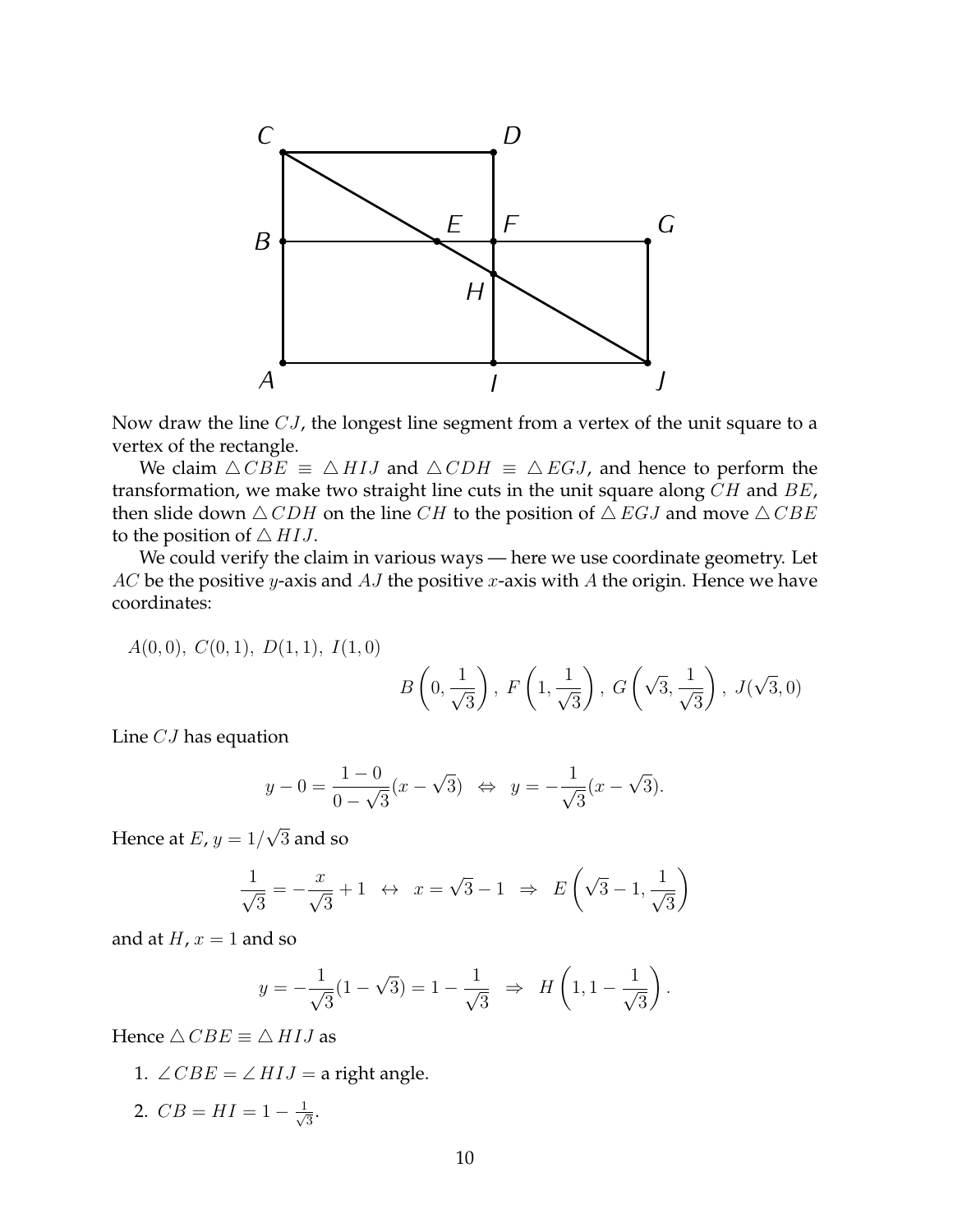3.  $BE = JI =$ √  $3 - 1.$ 

And  $\triangle$  CDH  $\equiv \triangle$  EGJ as

1. ∠  $CDH = \angle EGI = a$  right angle.

$$
C D = EG = 1.
$$

3. 
$$
DH = GJ = \frac{1}{\sqrt{3}}
$$
.

 $\Box$ 

*Proof.* [Solution 2] This solution is essentially the same as a general two-cut construction to convert a rectangle with sides x and 1 into a square where  $1 \leq x \leq 4$ , as in Joseph S. Madachy, *Madachy's Mathematical Recreations* (Dover Publications, 1979) on page 12 in Chapter 1 *Geometric Dissections*.



 $AD = x$ ,  $CD = 1$ ,  $ED = b$ ,  $EF = a$ ,  $GC = c$ 

Make two straight line cuts, GD and EF, then slide up  $\triangle$  GCD up and left along line *GD*, and move  $\triangle$  *FED* up and left into position of  $\triangle$  *GE*<sub>2</sub>*D* in the square.



For consistency of slope of line GD in the rectangle (or  $\triangle GCD \parallel \triangle DEF$ ), we must have

$$
\frac{a}{b} = \frac{1}{c}
$$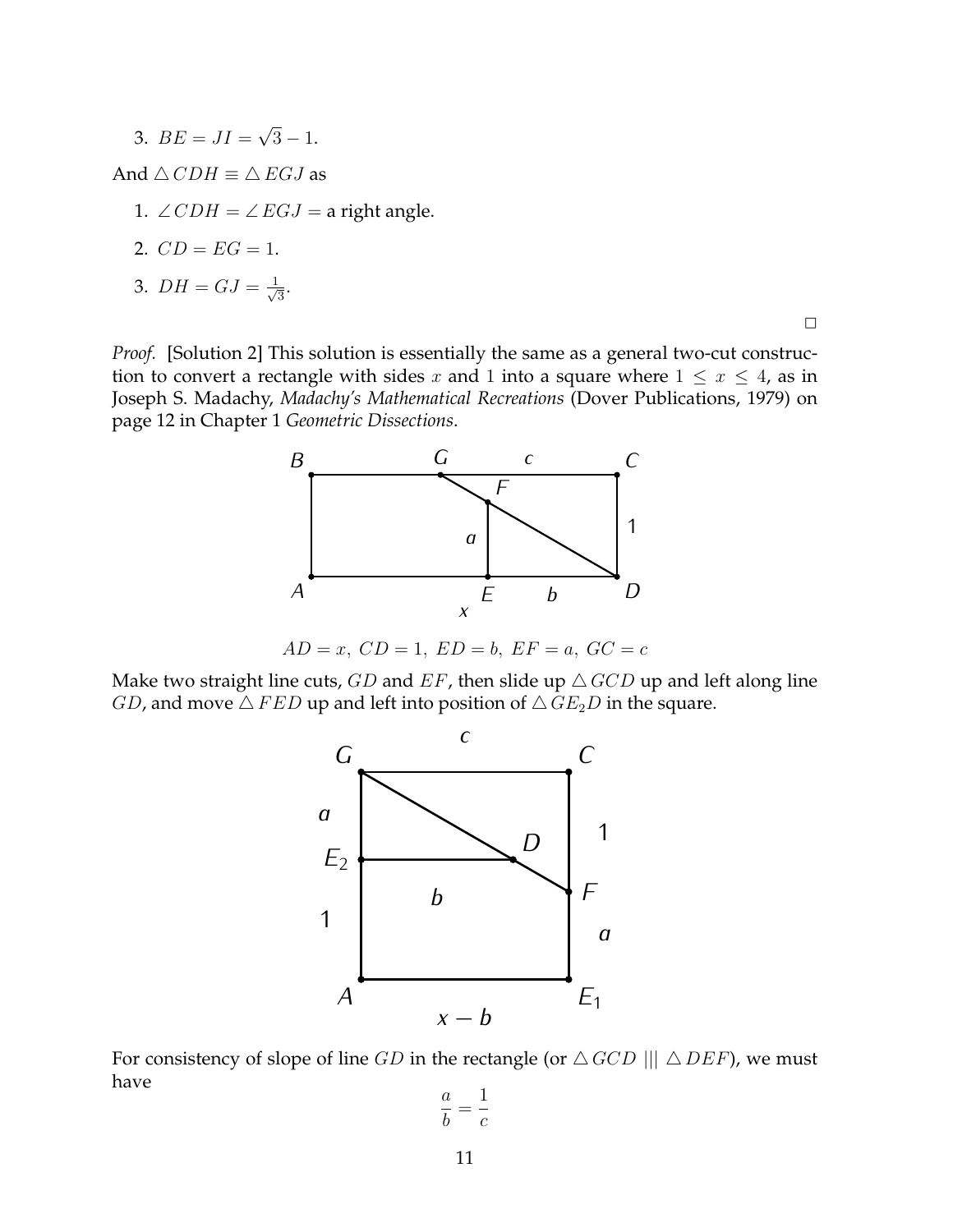and to obtain a square we must have

$$
c = x - b = 1 + a.
$$

Therefore,

$$
b = a + a2 \text{ and } x = 1 + a + b
$$
  
= 1 + a + a + a<sup>2</sup>  
= 1 + 2a + a<sup>2</sup>  
= (1 + a)<sup>2</sup>

so

$$
a = \sqrt{x} - 1
$$

and so we need

$$
x \ge 1
$$
 and  $b = a + a^2 = (\sqrt{x} - 1) + x - 2\sqrt{x} + 1$   
=  $x - \sqrt{x}$ ,  
 $c = 1 + a = \sqrt{x}$ .

This works provided also that

$$
c \le x \text{ and } a \le 1.
$$

Now,

$$
c = \sqrt{x} \le x \quad \text{iff} \quad x \ge 1 \text{ and}
$$

$$
a = \sqrt{x} - 1 \le 1 \quad \text{iff} \quad \sqrt{x} \le 2 \quad \text{or} \quad x \le 4.
$$

 $\Box$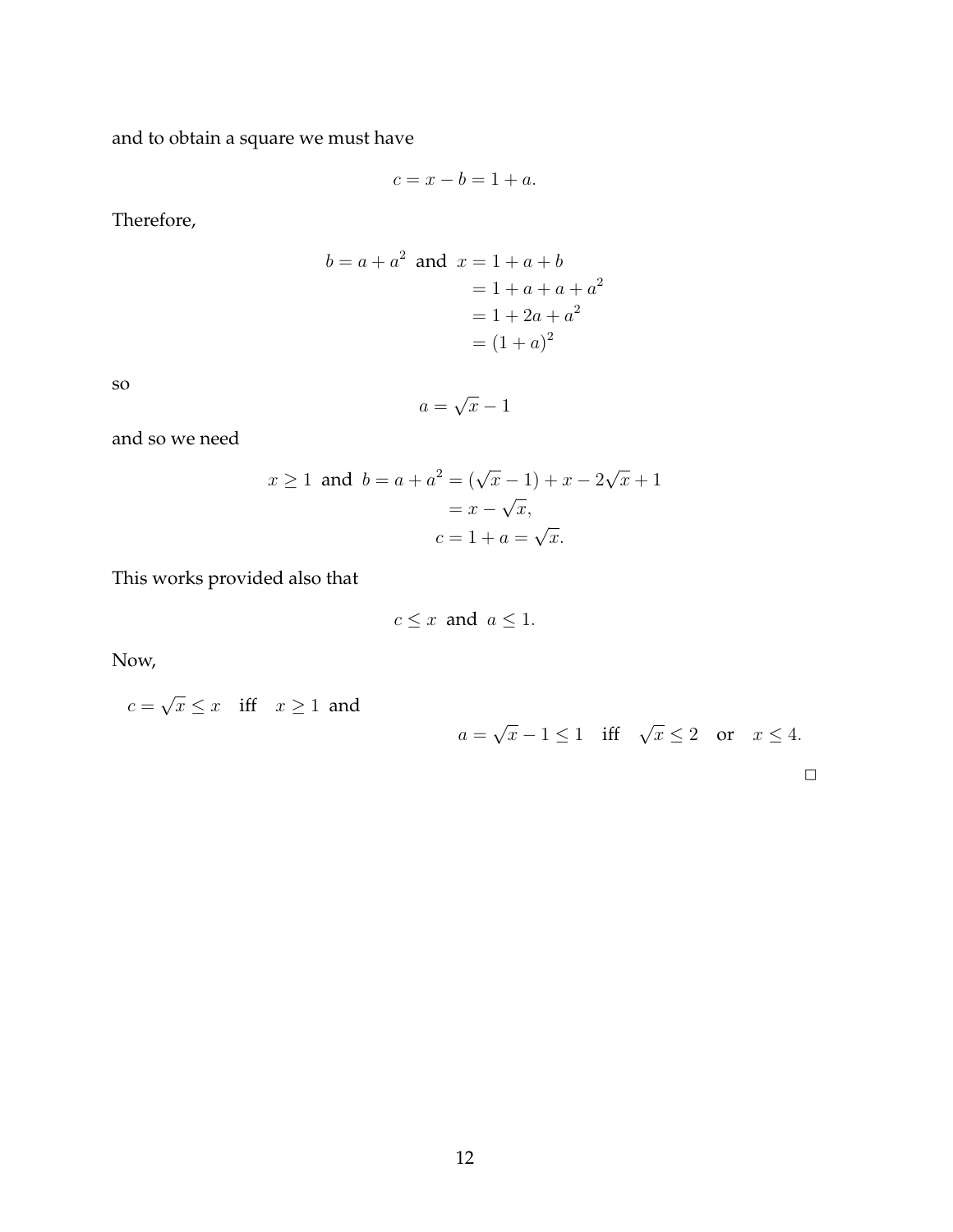# **2014 UNSW School Mathematics Competition Senior Division - Problems and Solutions**

Solutions by Denis Potapov, UNSW, Australia.

## **Problem 1**

The integer part of the real number  $x$ , written  $[x]$ , is the unique integer  $m$ , such that

$$
m \le x < m + 1.
$$

For example,

$$
\[3+\frac{1}{2}\] = 3 \text{ and } \[-3-\frac{1}{2}\] = -4.
$$

Let  $k$  and  $n$  be positive integers. Evaluate the expression

$$
\left[\frac{n}{k}\right] + \left[\frac{n+1}{k}\right] + \dots + \left[\frac{n+k-1}{k}\right].
$$

*Proof.* [Solution] We set

$$
A_n = \left[\frac{n}{k}\right] + \left[\frac{n+1}{k}\right] + \dots + \left[\frac{n+k-1}{k}\right].
$$

Now, we note that

$$
A_0 = \left[0\right] + \left[\frac{1}{k}\right] + \dots + \left[\frac{k-1}{k}\right] = 0 + 0 + \dots + 0 = 0.
$$

Also, we note that

$$
A_{n+1} = A_n - \left[\frac{n}{k}\right] + \left[\frac{n}{k} + 1\right] = A_n + 1.
$$

Consequently,

$$
A_n = n.
$$

 $\Box$ 

### **Problem 2**

Players  $A$  and  $B$  play the following game:

- 1. the game starts with 1000 counters;
- 2. at every move, a player subtracts  $n$  counters, where  $n$  is some power of 2, includ- $\text{ing } 2^0 = 1;$
- 3. the player cannot subtract more counters than are present at any given stage;
- 4. the player who first reaches 0 is the winner.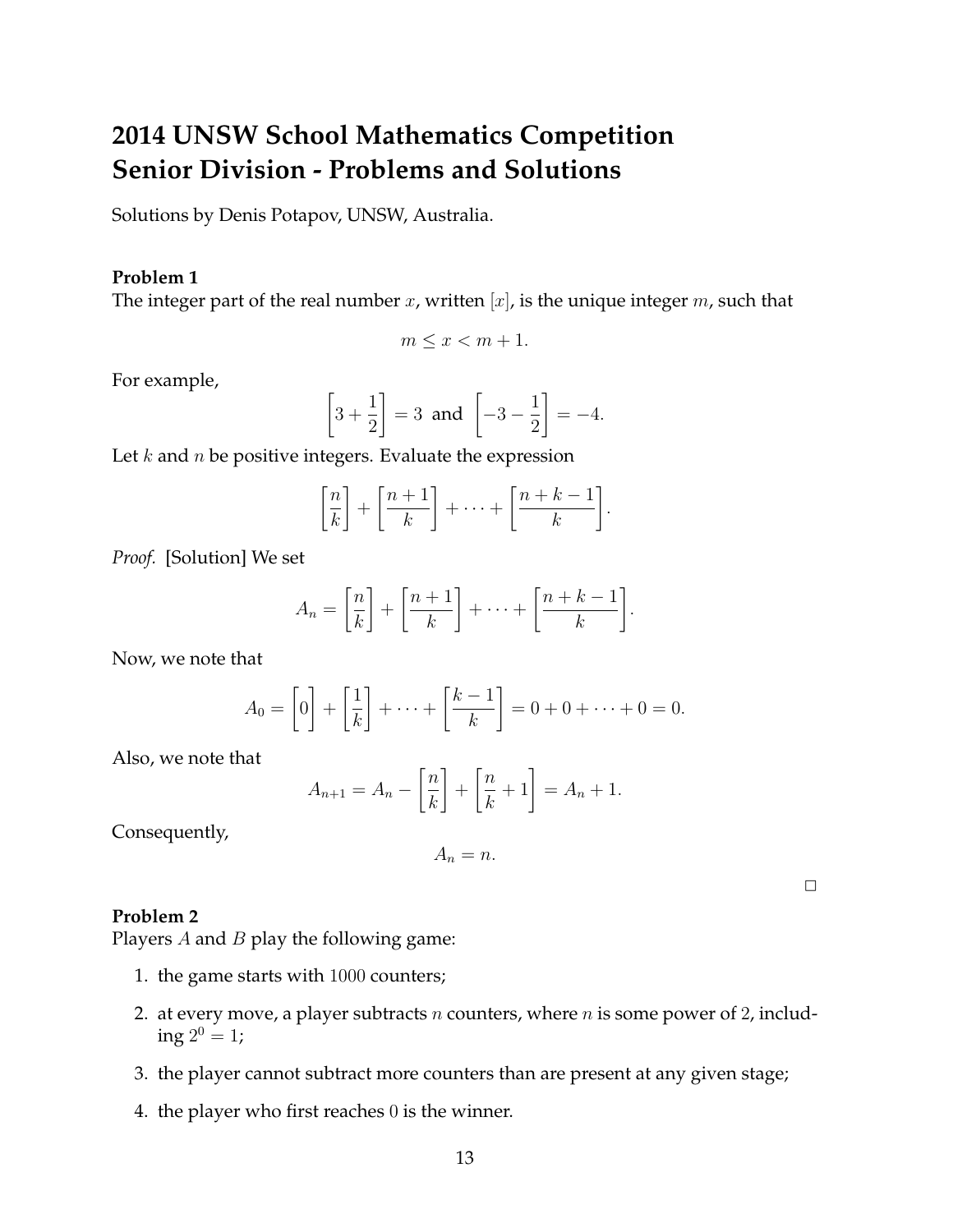Find the optimal strategy and the winner, if player A starts the game.

*Proof.* [Solution] Player A always wins by adhering to the strategy in which the number of counters available before every move of player  $B$  is to be a multiple of 3:

1. at the start of the game, the number of counters,  $P$ , is

$$
P \equiv 1 \mod 3;
$$

2. if the number of counters before each move of player  $B$  is a multiple of 3, then the number of counters before the following move of player  $A$  is either

$$
P \equiv 1 \mod 3 \text{ or } P \equiv 2 \mod 3;
$$

3. by subtracting either

$$
2^0 = 1
$$
 or  $2^1 = 2$ ,

player A makes sure that the number of counters available to player  $B$  on his next move is again a multiple of 3.

**Problem 3**

Let  $a_1, a_2, \ldots, a_n$  be positive real numbers such that  $a_1 + \cdots + a_n = 1$ . Prove that

$$
\frac{1}{a_1} + \ldots + \frac{1}{a_n} \ge n^2.
$$

*Proof.* [Solution] By the inequality between arithmetic and geometric mean,

$$
\frac{a_1 + a_2 + \dots + a_n}{n} \ge (a_1 a_2 \cdots a_n)^{\frac{1}{n}} \text{ and }
$$
  

$$
\frac{1}{n} \left( \frac{1}{a_1} + \frac{1}{a_2} + \cdots + \frac{1}{a_n} \right) \ge \left( \frac{1}{a_1 a_2 \cdots a_n} \right)^{\frac{1}{n}}.
$$

Multiplying together,

$$
(a_1 + a_2 + \dots + a_n) \times \left(\frac{1}{a_1} + \frac{1}{a_2} + \dots + \frac{1}{a_n}\right) \ge n^2.
$$

That is,

$$
\frac{1}{a_1} + \frac{1}{a_2} + \dots + \frac{1}{a_n} \ge n^2,
$$

 $a_1 + a_2 + \cdots + a_n = 1.$ 

given

 $\Box$ 

 $\Box$ 

#### **Problem 4**

Given two circles of radius 1 with their centres one unit apart, a point  $A$  is chosen on the first circle. Two other points  $B_1$  and  $B_2$  are chosen on the second circle, so that they are symmetric with respect to the line connecting the centres of the circles. Prove that

$$
(AB_1)^2 + (AB_2)^2 \ge 2.
$$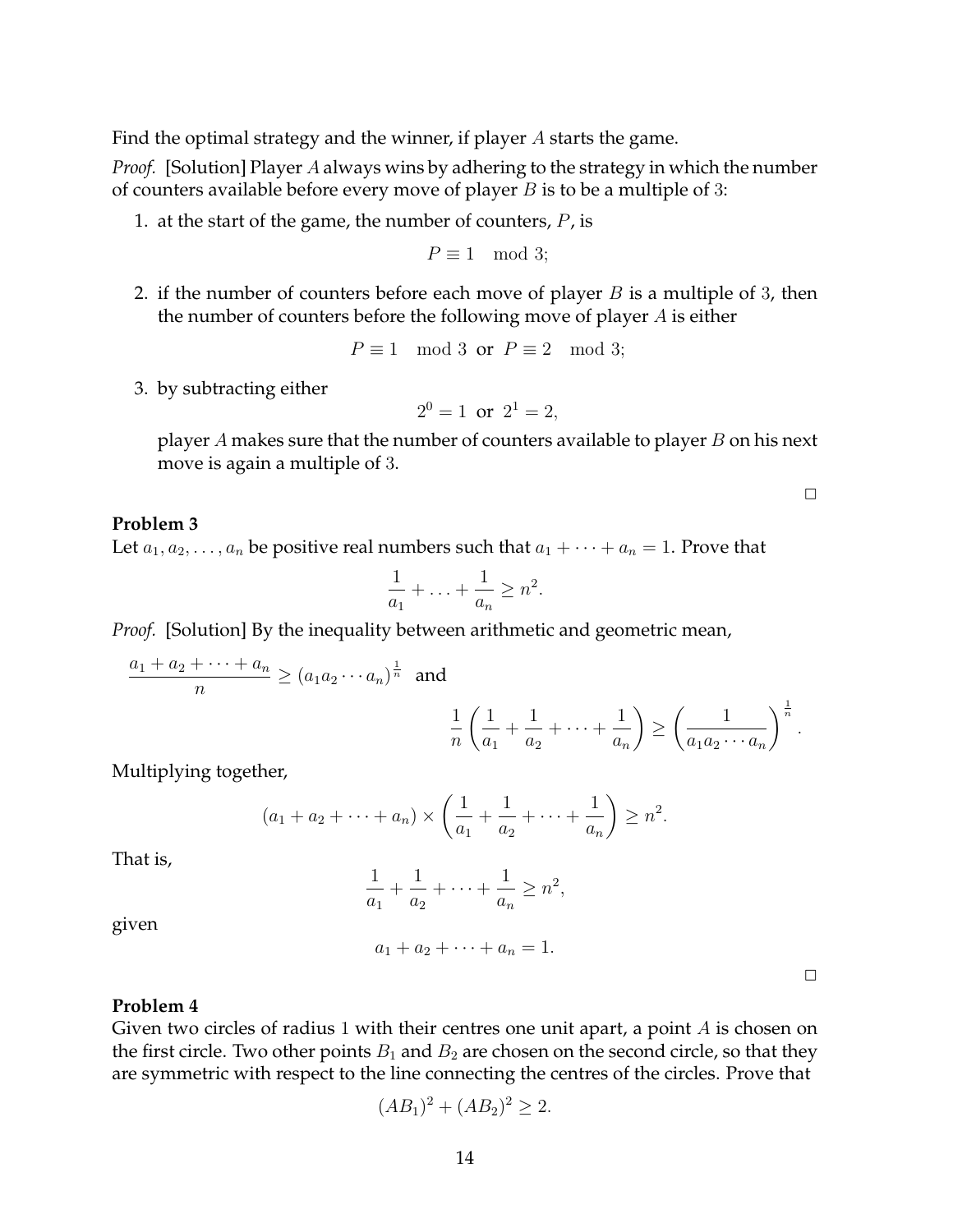

*Proof.* [Solution] By cosine theorem,

$$
AB_1^2 = MA^2 + B_1M^2 - 2MA \times B_1M \times \cos \alpha
$$
 and  

$$
AB_2^2 = MA^2 + B_2M^2 + 2MA \times B_2M \times \cos \alpha.
$$



Adding together

$$
AB_1^2 + AB_2^2 = 2 \times \left( MA^2 + B_1 M^2 \right).
$$

On the other hand, the distance

MA

is minimised if

$$
A=A_{\min},
$$

so by Pythagoras' Theorem

$$
MA_{\min}^2 + MB_1^2 = 1.
$$

 $\Box$ 

# **Problem 5**

Let  $n$  be a positive integer.

a) Explain why the set  $S = \{1,2,\ldots,n\}$  can be partitioned into two non-empty disjoint subsets in exactly  $2^{n-1} - 1$  ways.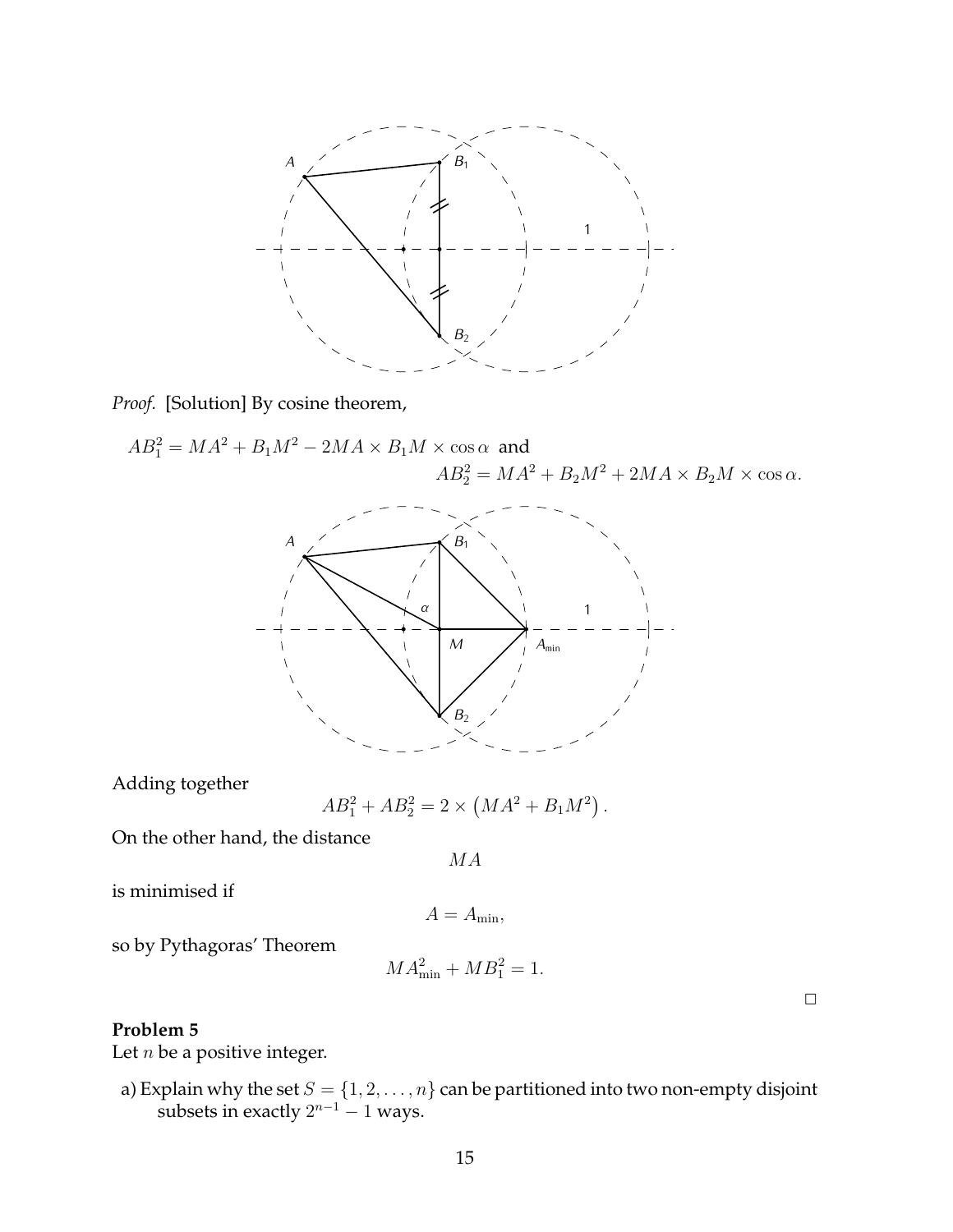b) Find the number of ways the set  $\{1, 2, \ldots, 7\}$  can be partitioned into three nonempty disjoint subsets.

*Proof.* [Solution] a) There are  $2^n$  subsets of the set

$$
S = \{1, 2, \ldots, n\}.
$$

If A is one of these, then

 $A, S \setminus A$ 

gives a partition. Since order is unimportant, there are  $2^{n-1}$  such partitions. Since, the partition

 $\emptyset$ , S

is also included in the above computation, the total number of non-empty partitions is  $2^{n-1} - 1$ .

b) Let  $a_n$  be the number of partitions of set

$$
S_n = \{1, 2, \ldots, n\}
$$

into three non-empty subsets. We see a recurrence relation for the sequence

$$
\{a_n\}_{n=1}^\infty
$$

as follows: we can partition the set

$$
S_{n-1} = \{1, 2, \dots, n-1\}
$$

in  $a_{n-1}$  ways and there are 3 subsets in which to place the number n. Also, we could partition  $S_n$  as

 $A, B, \{n\},\$ 

where

$$
A \cup B = S_{n-1} \text{ and } A \neq \emptyset, B \neq \emptyset.
$$

By part a), we have exactly

 $2^{n-1} - 1$ 

possibilities for the latter. So, we arrive at

$$
a_1 = a_2 = 0
$$
,  $a_3 = 1$ ,  $a_n = 3a_{n-1} + 2^{n-2} - 1$ ,  $n \ge 4$ .

Hence,

$$
a_4 = 3a_3 + 4 - 1 = 6,
$$
  
\n
$$
a_5 = 3a_4 + 8 - 1 = 25,
$$
  
\n
$$
a_6 = 3a_5 + 16 - 1 = 90,
$$
  
\n
$$
a_7 = 3a_6 + 31 - 1 = 301.
$$

 $\Box$ 

## **Problem 6**

Show how to cut a square of side length 1 by straight lines, so that the resulting pieces can be assembled to form a rectangle in which the ratio of sides is 3 : 1.